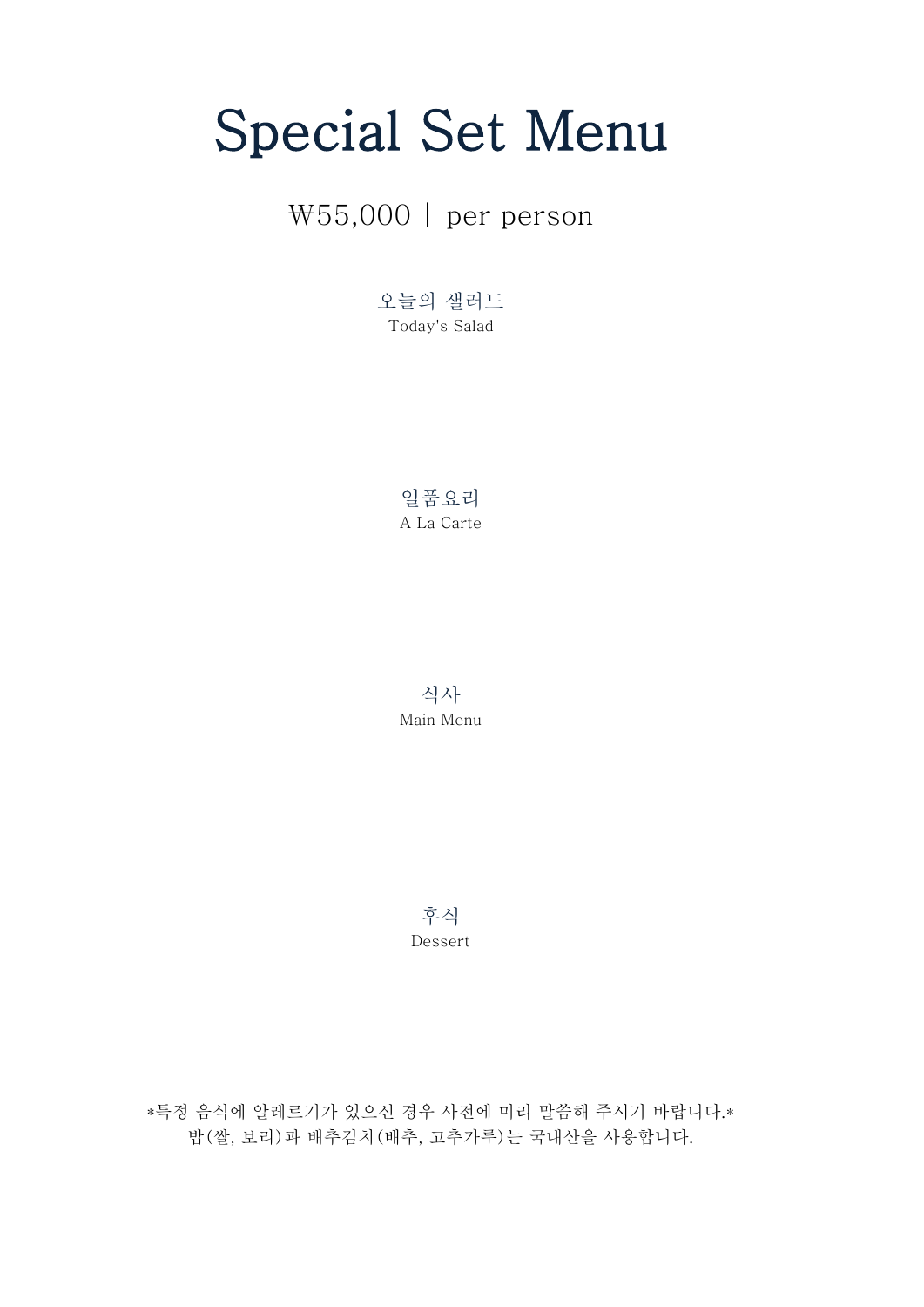#### 일품요리

#### A La Carte

한우사태 전복 냉채 Chilled Beef Shank and Abalone Platter 소고기(사태), 전복, 백김치: 국내산 or 찹스테이크와 치즈 갈릭 브레드 Chop Steak and Cheese Garlic Bread 소고기: 미국산 or 훈제 갈비와 치즈 플래터

 Smoked Pork Rib and Cheese Platter 훈제 돼지갈비: 미국산

or

 제주 흑돼지 등심 탕수육 Deep-fried Black Pork Sirloin with Sweet and Sour Sauce

돼지고기: 국내산

or

 사천식 닭날개 튀김 Sichuan-style Fried Chicken Wings with Spicy Sauce 닭고기: 국내산

> 식사 Main Menu

 제주 은갈치 조림 Braised Cutlassfish 갈치: 국내산

or

 갈비 해물전골 Beef Rib and Seafood Hot Pot 소고기(갈비): 미국산 사태: 호주산 낙지: 중국산 주꾸미, 새우, 갑오징어: 베트남산

or

통오징어 삼겹 두루치기

Stir-fried Pork Belly and Whole Squid

돼지고기, 오징어: 국내산

or

통삼겹 김치전골

Pork Belly and Kimchi Hot Pot

두부(콩): 외국산(미국, 중국, 인도 등) 돼지고기, 김치(배추, 고춧가루): 국내산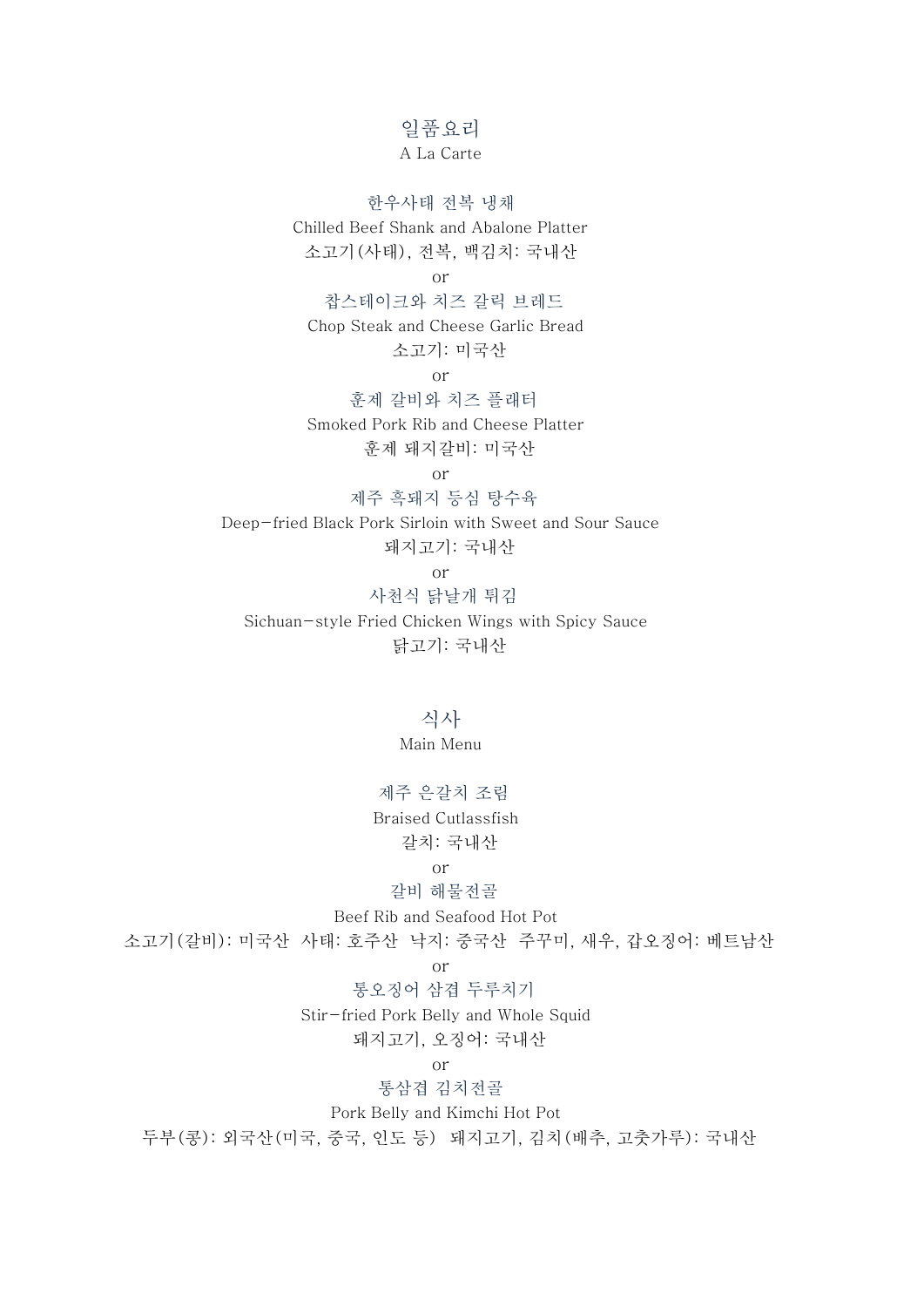# Korean Set Menu

## 양념갈비와 된장 칼국수

Grilled Marinated Beef Ribs

#### and

### Soybean Paste Noodle Soup

소고기(갈비):미국산

for 1 person: 250g

₩55,000 | per person

\*특정 음식에 알레르기가 있으신 경우 사전에 미리 말씀해 주시기 바랍니다.\* 밥(쌀, 보리)과 배추김치(배추, 고추가루)는 국내산을 사용합니다.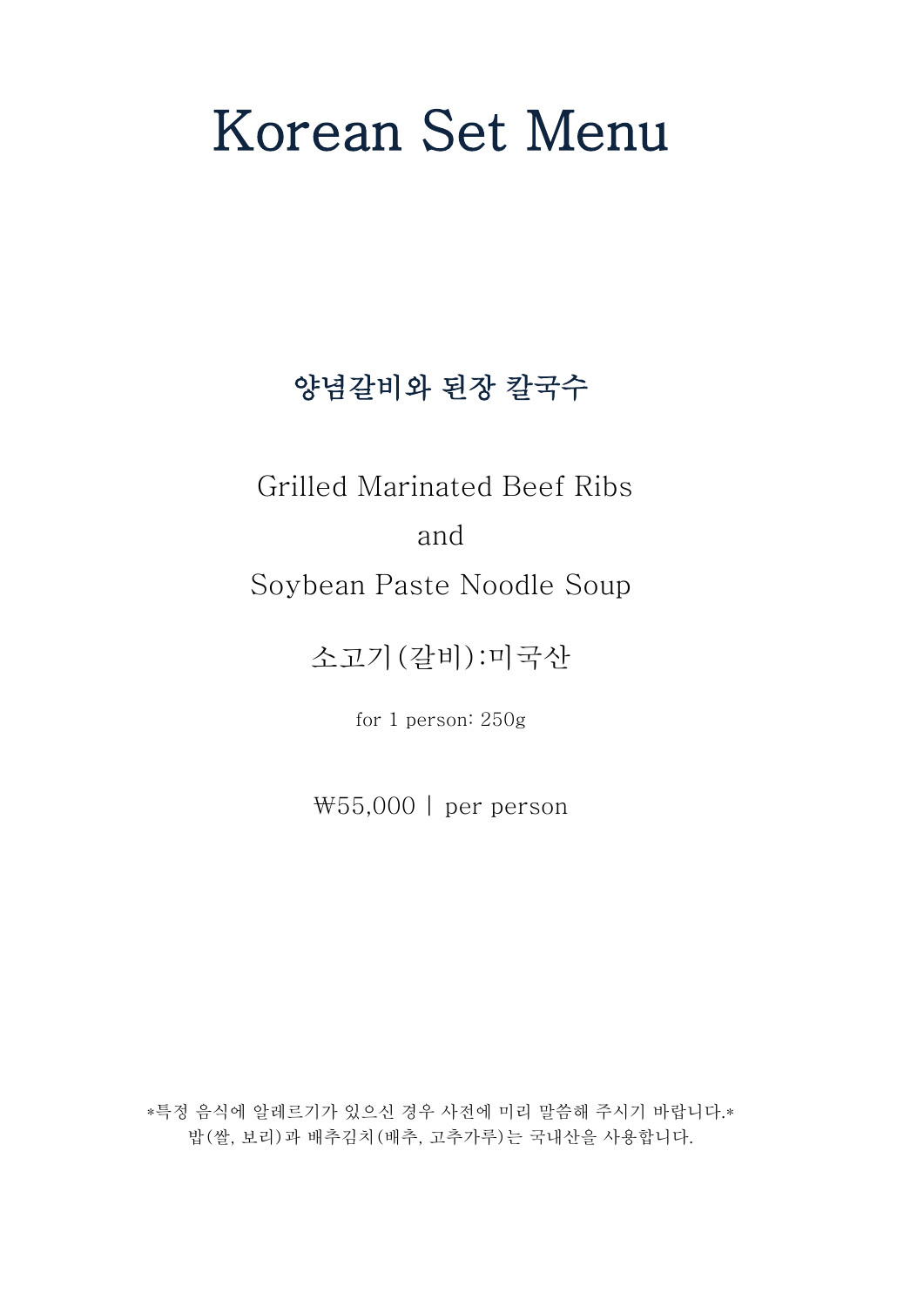# Korean Set Menu

### 애경(愛敬)반상

### Korean Traditional Course Menu

₩50,000 | per person

훈제 오리 야채쌈과 새싹삼 Smoked Duck and Green Vegetables 오리: 중국산

계절회와 전복 물회 Seasonal Sashimi and Cold Raw Abalone Soup 우럭: 중국산 광어, 전복: 국내산

장어구이 Grilled Eel 장어: 중국산 김치(배추, 고춧가루): 국내산

가지 연근 표고 강정 Glazed Fried Eggplant, Lotus Roots and Shiitake Mushroom

> LA갈비와 물김치 Grilled Marinated Beef Ribs and Watery Kimchi 소고기: 미국산

돌솥밥과 생선구이 Hot-pot Rice and Grilled Mackerel 두부(콩): 외국산(미국, 중국, 인도 등) 고등어: 국내산

후식

Dessert

\*특정 음식에 알레르기가 있으신 경우 사전에 미리 말씀해 주시기 바랍니다.\* 밥(쌀, 보리)과 배추김치(배추, 고추가루)는 국내산을 사용합니다.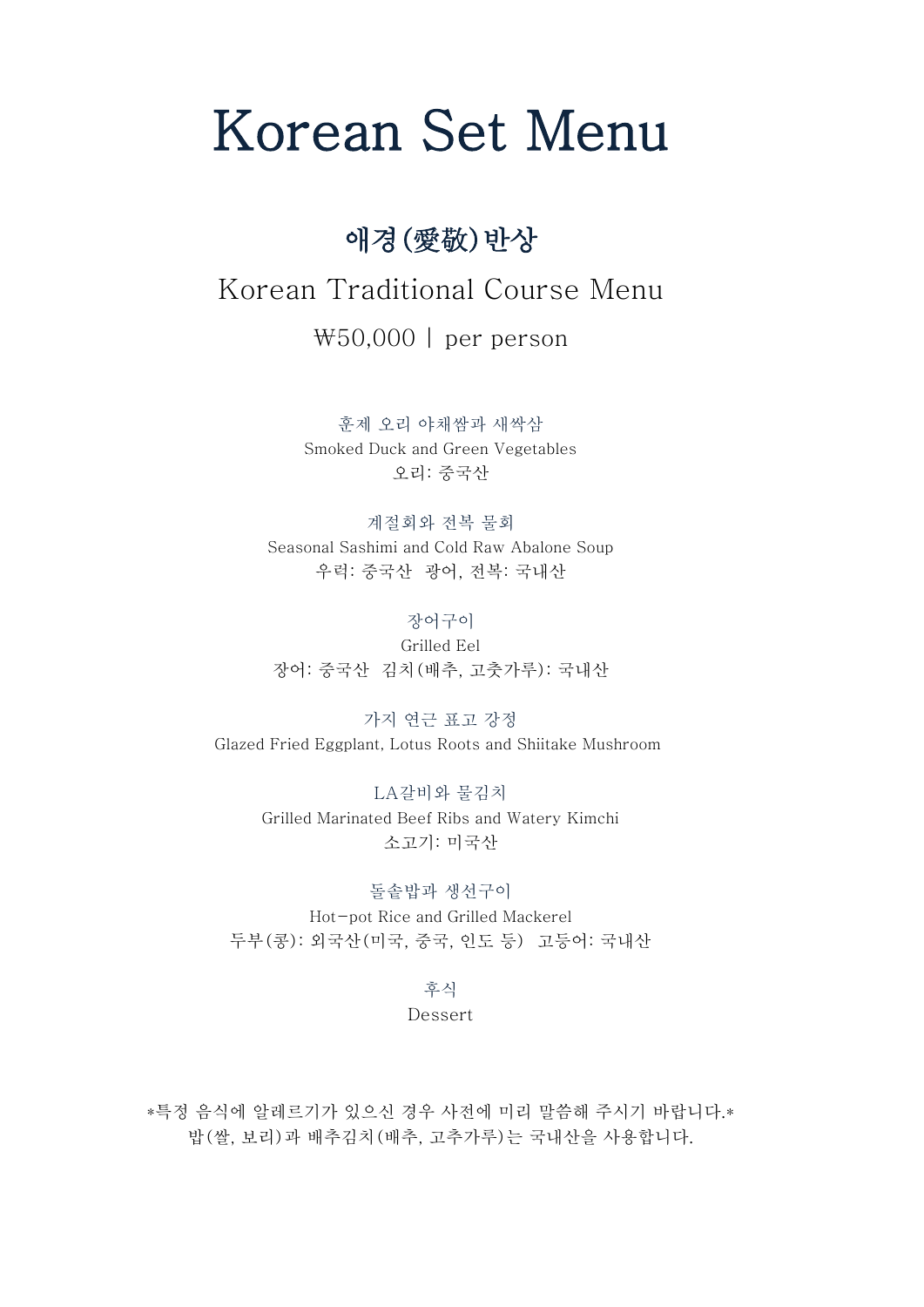# Chinese Set Menu

#### ₩70,000 | per person

삼품냉채

Three Kinds of Cold Dish 새우: 베트남산 관자: 중국산 전복: 국내산

> 주방장 특선 스프 Chef's Special Soup

> > 전가복

Stir-fried Assorted Seafood and Vegetables 갑오징어, 새우, 주꾸미: 베트남산 해삼: 필리핀산 참소라: 터키산 관자: 중국산 전복: 국내산

> 칠리소스 왕새우 Fried Prawn with Chili Sauce 새우: 베트남산

흑후추 소고기 볶음 Stir-fried Beef with Black Pepper 소고기: 미국산

식사

유니 짜장면 Black Bean Sauce Noodle 돼지고기: 국내산

#### or 짬뽕

Spicy Noodle Soup 새우: 베트남산 오징어: 국내산

#### 후식

#### Dessert

밥(쌀, 보리)과 배추김치(배추, 고추가루)는 국내산을 사용합니다. \*특정 음식에 알레르기가 있으신 경우 사전에 미리 말씀해 주시기 바랍니다.\*